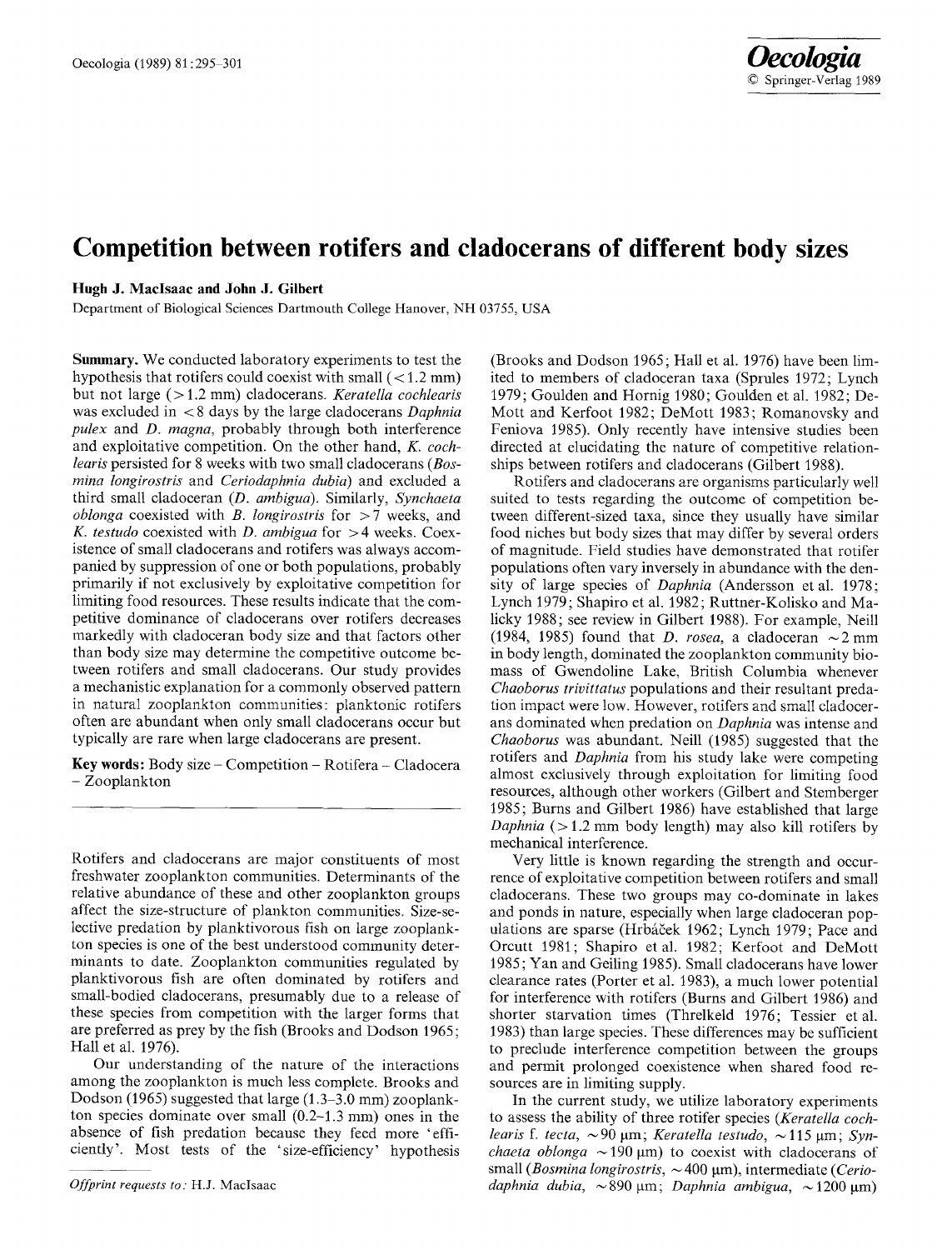and large *(Daphnia pulex,*  $\sim$  *2500 µm; Daphnia magna,*  $\sim$  3000  $\mu$ m) body size (length excluding tail spine).

#### **Materials and methods**

## *Experiments with K. cochlearis*

All species of cladocerans and *K. cochlearis* were cloned and maintained on *Cryptomonas* sp. in glass-fiber-filtered lake water (Post Pond, NH) using methods described elsewhere (Stemberger 1981 ; Gilbert and Stemberger 1985). Experiments were conducted in covered, 100-ml glass beakers containing 100 ml of a suspension of 0.18  $\mu$ g dry weightml<sup>-1</sup> *Cryptomonas* sp.  $(2 \times 10^3 \text{ cells} \cdot \text{ml}^{-1})$  in a 9:1  $(v/v)$ mixture of lake water and *Cryptomonas* growth medium. The beakers were kept in a constant environment chamber at 20 $\degree$  C under dim light ( $\sim$  400 lx; L: D 15:9). Initial conditions were 100 *K. cochlearis* in the single- and mixed-species cultures and 1 adolescent *(D. pulex* or *D. magna),* 2 adolescent *(D. ambigua),* I adult *(C. dubia),* or 3 adult *(B. longirostris*) cladocerans in the single- and mixed-species cultures. The initial biomass of each species in the mixed-species cultures was similar. Individuals were acclimated to the experimental conditions for at least 4 days prior to the start of each experiment. Cultures of all treatments were run in triplicate. Experiments with *D. pulex* and *D. magna* were conducted immediately prior to those with the other cladocerans.

Cultures were replenished with 0.18  $\mu$ g dry weight $\cdot$ ml<sup>-1</sup> *Cryptomonas* sp. every 2 days. Populations were enumerated and transferred to fresh media every 4 days for 56 days or until one species was excluded by the other. Populations were counted in total when densities were low (< 200 animals) or by 3 subsample estimates when densities were higher. A preliminary analysis revealed that subsampling had no influence on the final population estimate when corrected for the fraction of the total volume sampled  $(P =$ 0.22, Mann-Whitney U-test). Cultures were transferred to new media by reverse filtration of 90 ml of the culture through  $30 \mu m$  Nitex mesh with a gentle vacuum to prevent the loss of animals. The remaining 10 ml fraction was then poured into a new beaker containing 90 ml of a suspension of 0.20  $\mu$ g dry weight ml<sup>-1</sup> *Cryptomonas* to yield a final concentration of  $0.18 \mu$ g dry weight  $\text{ml}^{-1}$  *Cryptomonas*  $(2.0 \times 10^3 \text{ cells} \cdot \text{ml}^{-1})$ . The 'old' beaker was rinsed with a portion of the new suspension to ensure the transfer of all individuals. *Cryptomonas* densities were examined in 'old' beakers by visual inspection prior to the transfer of animals to fresh media.

Population growth trajectories of both rotifers and cladocerans in single- and mixed-species cultures were analyzed using log-transformed population data and univariate Analysis of Variance with repeated-measures (SAS Institute 1985; Gurevitch and Chester 1986). Overall differences in population means between treatments were assessed using Student-Newmann-Keuls (SNK) tests (SAS Institute 1985).

#### *Experiments with S. oblonga and K. testudo*

The methods for these experiments were similar to those employed for the *K. cochlearis* experiments but differed in several respects. The experiments were conducted in covered, 50-ml beakers containing 40 ml of a suspension of 0.90  $\mu$ g·ml<sup>-1</sup> *Cryptomonas* (10<sup>4</sup> cells·ml<sup>-1</sup>) in the 9:1 (v/v) mixture of lake water and growth medium. Initial conditions were 15 *S. oblonga* and 5 gravid *B. longirostris* in single- and mixed-species cultures or 10 *K. testudo* and 2 gravid *D. ambigua* in single- and mixed-species cultures. All populations were counted in total and pipetted (along with the loose eggs of *S. oblonga)* into fresh *Cryptomonas*  suspensions every 2 days. Statistical analyses were similar to those used for the *K. eochlearis* experiments.

#### **Results**

*Daphnia pulex* and *D. magna* had dramatic and rapid effects on *K. cochlearis* (Fig. 1). All *K. cochlearis* populations in the mixed-species cultures went to extinction within 8 days. Although visible inspections indicated that food was largely depleted in the mixed-species cultures by day *4, K. cochlearis* can persist for up to 4 days under starvation conditions with low mortality ( $\sim 30\%$ ; MacIsaac unpubl.); thus it is unlikely that exploitative competition alone was responsible for the rapid decline of the rotifers during the initial 4-day period. Rather, the large daphnids probably were imposing high mortality rates through mechanical interference (mutilation and ingestion) on the *K. cochlearis* (see Burns and Gilbert 1986).

*K. cochlearis* persisted in mixed-species cultures with other, small cladocerans for extended periods of time, though always at suppressed densities (Fig. 1). *C. dubia* significantly (Table 1) suppressed the overall population growth of *K. cochlearis* and nearly excluded it in each of the replicate cultures. *K. cochlearis* population growth was significantly reduced by *B. longirostris* (Table 1), though the suppression was much less pronounced than with any of the larger cladocerans, especially for the first 16 days (Figure 1). Replicate *K. cochlearis* populations in mixedspecies culture with *B. longirostris* began to diverge from one another after day 44; two populations were stable or in decline while the third was increasing to near control levels when the experiment was terminated. Overall, however, the mean *K. cochlearis* population size was significantly  $(P<0.05$ ; SNK test) lower in mixed- than single-species cultures. *B. longirostris* also significantly (P<0.05, SNK test; Table 1) suppressed the growth of *S. oblonga* populations (Fig. 2A); however, as with *K. cochlearis,* all *S. oblonga* populations persisted for the duration of the experiment. In both single- and mixed-species cultures, *S. oblonga*  populations were decreasing rapidly and close to extinction



Fig. 1. Effect of five cladocerans on growth of *Keratella cochlearis*  populations. Values presented are means of three replicates  $\pm$  1 SE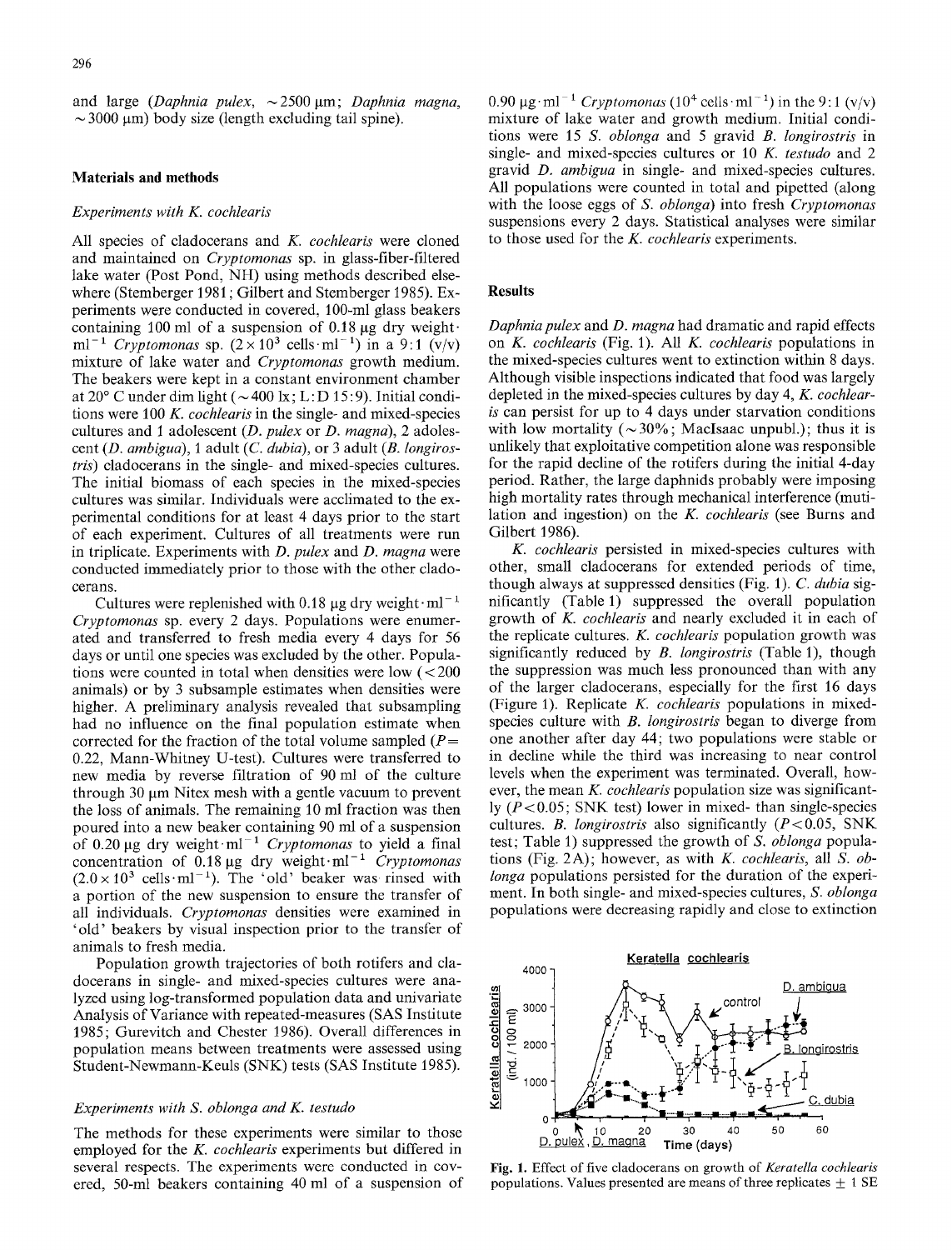Table 1. Results of repeated-measures ANOVA describing cladoceran effects on *Keratella cochlearis, Synchaeta oblonga* and *Keratella testudo* population growth. F values are shown. Significance tests are based on type III models (partial sums of squares). ns  $-P > 0.05$ ; \* -  $P < 0.01$ ; \*\* -  $P < 0.001$ ; \*\*\* -  $P < 0.0001$ 

| Rotifer              | Cladoceran competitor                                         | Effect                           |                            |                                 |                              |  |
|----------------------|---------------------------------------------------------------|----------------------------------|----------------------------|---------------------------------|------------------------------|--|
|                      |                                                               | Cladoceran                       | Replicate                  | Time                            | Cladoceran <sup>*</sup> time |  |
| Keratella cochlearis | Ceriodaphnia dubia<br>Daphnia ambigua<br>Bosmina longirostris | $953***$<br>$149***$<br>$147***$ | $11***$<br>$4*$<br>$Q$ *** | $17***$<br>$115***$<br>$113***$ | $10***$<br>$14***$<br>$3**$  |  |
| Synchaeta oblonga    | Bosmina longirostris                                          | $38***$                          | $4*$                       | $44***$                         | $4***$                       |  |
| Keratella testudo    | Daphnia ambigua                                               | $\rm <1^{ns}$                    | 3 <sup>ns</sup>            | $8*$                            | $12**$                       |  |



**Fig.** 2A, B. Dynamics of (A) *Synchaeta oblonga,* and (B) *Bosmina longirostris* in single- (open circles) and mixed-species (closed circles) cultures. Values as per Fig. 1

when the experiment was terminated. This unexpected decline was associated with the use of a new batch of filteredlake water on day 36.

*Keratella cochlearis* population densities in mixed-species cultures with *D. ambigua* were much lower than those in single-species control cultures for the first 28 days (Table 1). After that time, however, the rotifers approached control levels (Fig. 1) while *D. ambigua* went extinct. The decline of the *D. ambigua* in both single- and mixed-species cultures began after day 16 (Fig. 3A), concomitant with a decrease in the amount of food remaining in the vessels. Both juvenile and adult *D. ambigua* individuals died off during this period of intense food limitation. The rapid decline of *D. ambigua* populations in the single-species cultures was followed by a recovery to a lower, more stable maximum density. By contrast, the populations in mixedspecies cultures continued to decline as *K. cochlearis* populations increased. Thus, *K. cochlearis* had a significant effect on the overall dynamics of *D. ambigua* population growth (Table 2).

*Keratella testudo* coexisted with, but was significantly suppressed by, *D. ambigua* (Fig. 4A; Table 1). Control populations of *K. testudo* declined after day 22, coincident with the use of new filtered-lake water. *D. ambigua* populations were not affected by the presence of *K. testudo* (Fig. 4 B; Table 2).

Neither *D. pulex* nor *D. magna* were affected by the



**Fig.** 3A-C. Dynamics of (A) *Daphnia ambigua,* (B) *Ceriodaphnia dubia,* and (C) *Bosmina longirostris* in single- and mixed-species cultures with *Keratella eochlearis.* Values as per Fig. 1; Symbols as per Fig. 2

presence of *K. cochlearis* during the brief interval during which the species coexisted ( $P > 0.10$ ; t-tests). *C. dubia* populations in mixed- and single-species cultures tracked one another very closely, though the former were inexplicably slightly higher for the first 16 days (Fig. 3B; Table 2). As a result, overall mean population size was significantly  $(P <$ 0.05, SNK test) higher in the mixed-species cultures. By contrast, *B. longirostris* populations were significantly (P< 0.001; Table 2) lower in cultures with *K. cochlearis* than in control, single-species cultures (Fig. 3c). In addition, replicate mixed-species cultures began to diverge on about day 35; two replicates increased to control levels while the third, in a beaker with a large and growing population of K. *cochlearis,* was declining rapidly. *B. longirostris* populations were also significantly  $(P<0.01$ ; Table 2) lower in mixedspecies cultures with *S. oblonga* than in single-species cultures (Fig. 2B), though all populations persisted until the experiment was terminated.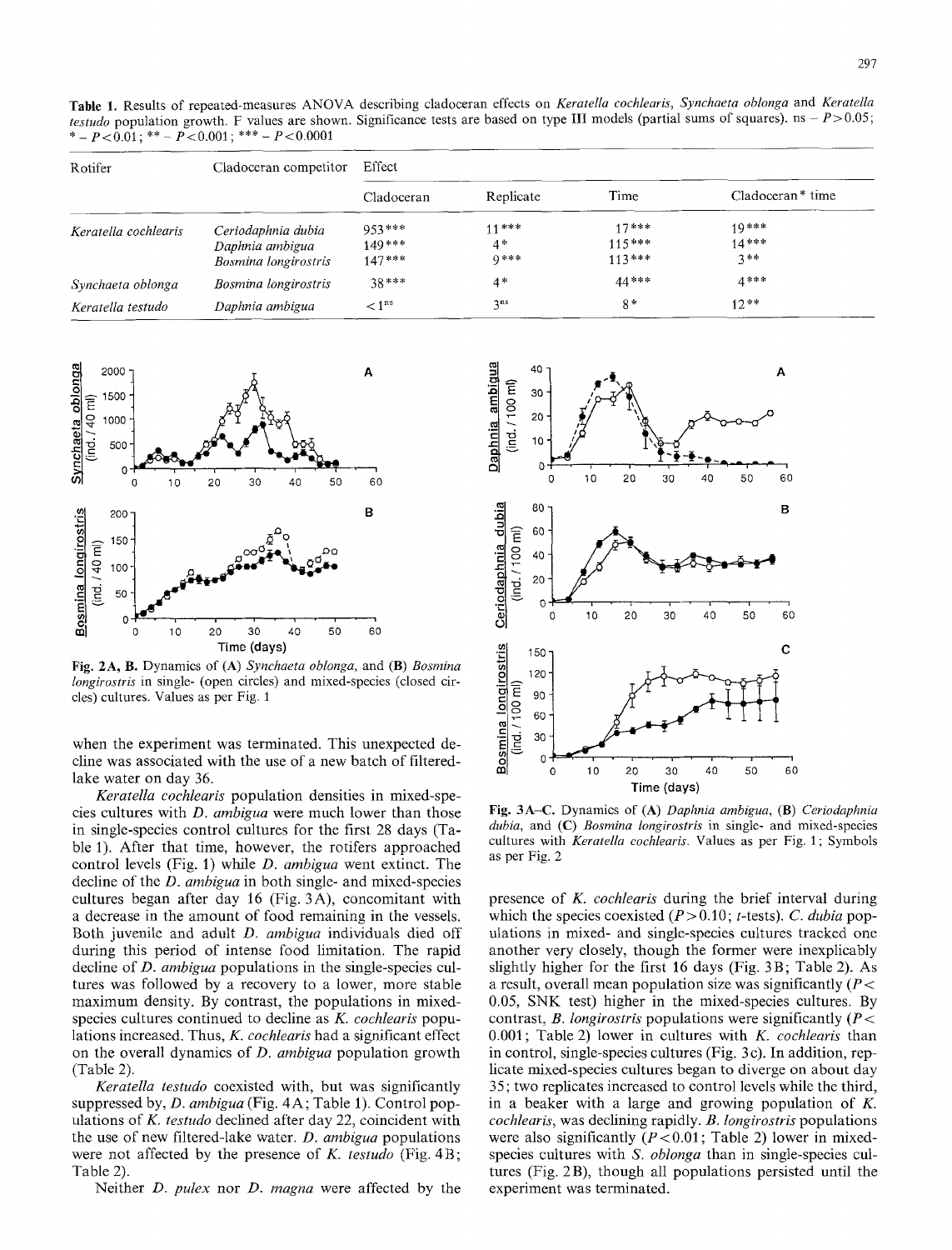| Rotifer              | Affected cladoceran                                           | Effect                     |                                |                               |                                              |  |
|----------------------|---------------------------------------------------------------|----------------------------|--------------------------------|-------------------------------|----------------------------------------------|--|
|                      |                                                               | Rotifer                    | Replicate                      | Time                          | Rotifer* time                                |  |
| Keratella cochlearis | Daphnia ambigua<br>Ceriodaphnia dubia<br>Bosmina longirostris | $98***$<br>$7*$<br>$11***$ | 7**<br>$3*$<br>1 <sub>ns</sub> | $8***$<br>$252***$<br>$16***$ | $0***$<br>2 <sup>ns</sup><br>1 <sup>ns</sup> |  |
| Synchaeta oblonga    | Bosmina longirostris                                          | $14**$                     | $3*$                           | $190***$                      | $2**$                                        |  |
| Keratella testudo    | Daphnia ambigua                                               | $< 1^{\text{ns}}$          | < 1 <sup>ns</sup>              | $16***$                       | $<1^{\rm ns}$                                |  |

Tnble 2. Results of repeated-measures ANOVA describing *Keratella cochlearis, Synchaeta oblonga* and *Keratella testudo* effects on the population growth of cladocerans. See Table 1 for details of tests, ns -  $P > 0.05$ ; \* -  $P < 0.05$ ; \*\* -  $P < 0.01$ ; \*\*\*  $P < 0.0001$ 



**Fig.** 4A, B. Dynamics of (A) *Keratella testudo* and (B) *Daphnia ambigua* in single- and mixed-species cultures. Values as per Fig. 1 ; Symbols as per Fig. 2

## **Discussion**

The results of this study show that rotifers are able to coexist for long periods of time in laboratory cultures with small  $(< 1.2 \text{ mm})$  cladocerans, but not with larger  $(> 1.2 \text{ mm})$ ones. These results are consistent with patterns observed in numerous experimental and descriptive field studies (see review in Gilbert 1988). Coexistence of small cladocerans and rotifers commonly occurs when large cladocerans are sparse or absent. This condition is realized most often in nature when planktivorous fish selectively remove large cladocerans, permitting greater exploitation of available phytoplankton food resources by smaller, less-susceptible species. As examples, Shapiro et al. (1982) documented large increases in both rotifer and small cladoceran populations in Loch Losa, Minnesota, USA following the elimination of the superior competitor *D. pulex* by planktivorous fish, while Neill (1985) observed a similar pattern when populations of the dominant herbivore *D. rosea* in Gwendoline Lake, British Columbia, Canada were experimentally depleted.

We observed prolonged coexistence of both *K. cochlearis* and *S. oblonga* with the smallest cladoceran, *B. longirostris,* despite using food levels which ensured exploitative competition between the species. Furthermore, the densities of competitors in some cultures were much higher than those encountered in nature. Accordingly, it is not surprising that planktonic rotifers can occur in abundance along with *B. longirostris* in natural communities. Experimental manipulations of zooplankton predators in Pleasant Pond,

Minnesota, USA, revealed a competitive release of both *B. Iongirostris* and the rotifers *K. cochtearis, Brachionus*  spp., *Monostyla* sp. and *Lecane* when the superior competitors *Ceriodaphnia reticulata* and *D. pulex* were eliminated (Lynch 1979). Similarly, Yan and Gelling (1985) found that the planktonic zooplankton biomass of a fishless, acid take located near Sudbury, Ontario, Canada was dominated almost exclusively by *Keratella, Synchaeta* and *B. Iongirostris.*  Taken together these studies suggest that both rotifers and small cladocerans like *Bosmina* may benefit from the reduction or elimination of larger-bodied cladocerans through selective predation by planktivorous fish or lake acidification. The coexistence of these taxa may occur because differences in their exploitative abilities are insufficient to cause competitive exclusion of some species, because predation by invertebrates may prevent populations of either group from expanding to the point where exploitative competition occurs, or both.

*Daphnia* can suppress rotifers by both exploitative and interference competition. The extent to which each of these mechanisms contributes to the suppression of rotifers in natural communities is poorly understood. Vanni (1986) suggested that the suppression of rotifer populations following the introduction of *D. pulex* into enclosures in Larimore Pond, Illinois, USA, resulted primarily from exploitative competition. However, laboratory studies have revealed that large species of *Daphnia* may inflict high rates of lethal mechanical interference on small rotifers (Gilbert and Stemberger 1985; Burns and Gilbert 1986), and that suppression of *K. cochlearis* by interference exceeds that from exploitation for *D. pulex* (MacIsaac, unpubl.). In addition, mechanical interference may increase when *Daphnia* are starved (Burns and Gilbert 1986). Consequently, rotifers may be increasingly suppressed by large cladocerans in natural communities when the supply of food resources is depleted, as mortality due to interference is augmented by lower birth rates and higher death rates associated with exploitative competition.

Most experiments investigating mechanical interference by cladocerans on *K. cochlearis* have used adult rotifers. These studies indicated that interference was limited to cladocerans with body sizes  $> 1.2$  mm. However, small cladocerans may be able to interfere with young rotifers that are smaller in body size and have more delicate integuments. For example, newborn *K. cochlearis* individuals are more susceptible than adults to interference by both D. *galeata mendotae* (Gilbert and Stemberger 1985) and C. dubia (Gilbert and MacIsaac 1989). The near-extinction of *K. cochlearis* populations by *C. dubia* in the present study suggests that the rotifers may have been subject to size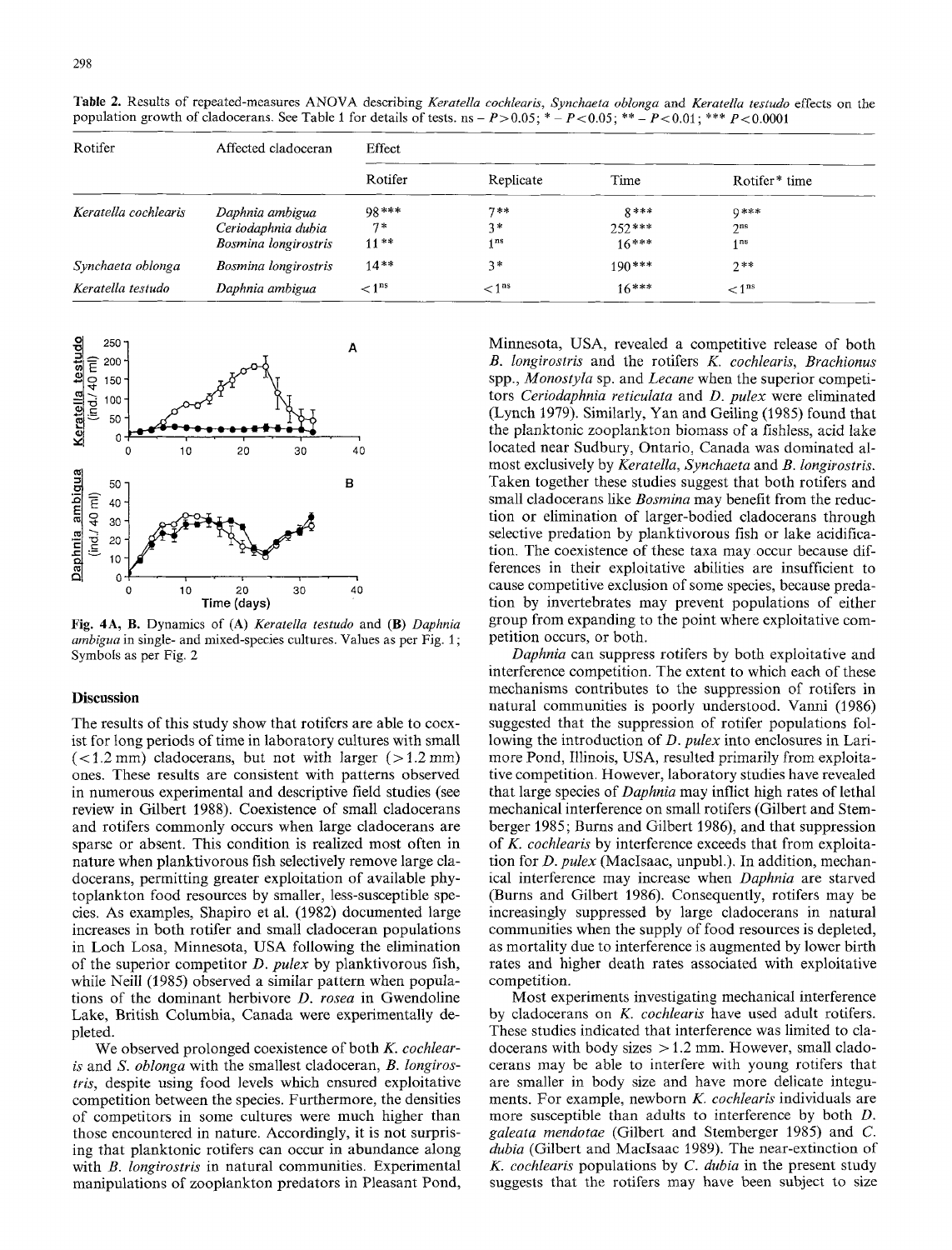(age) - specific interference (Fig. 1). Recruitment of *K. cochlearis* in mixed-species cultures with *C. dubia* was 33% lower than in corresponding single-species cultures by day 4 of the experiment, even though each *C. dubia* population was represented by only one ovigerous adult at the time and visual inspection revealed that food was abundant. The 'bottleneck' limiting rotifer recruitment would become increasingly severe as the number of adult *C. dubia* increased. The rotifer population would decline since fewer juveniles would survive to the adult stage and as the number of existing adults declined due to normal scenescence. Hence, cladoceran species smaller than 1.2 mm may be able to suppress *K. cochlearis* by interfering with the recruitment of juveniles as well as by exploitative competition. We observed lower initial growth rates of *K. cochlearis* in mixedspecies cultures with *D. ambigua* and *B. longirostris* than in corresponding single-species cultures, but the suppression was not as marked as with *D. magna, D. pulex* and C. *dubia* (Fig. 1).

*Daphnia ambigua* populations appeared to oscillate in both single- and mixed-species cultures in the experiments with *K. cochlearis* and *K. testudo.* Slobodkin (1954) and Goulden and Hornig (1980) determined that oscillations in cladoceran populations occur as a consequence of time lags between the acquisition and expenditure of energy (food). *Daphnia* store energy as triacylglycerols when population densities are low and food is abundant (Goulden and Hornig 1980). Adult females survive and may continue to reproduce by utilizing their lipid reserves even after the food supply has been depleted. Thus, species with substantial energy storage capabilities have an inherent tendency to overshoot the carrying capacity of their environment.

The differential response of *D. ambigua* following the initial population oscillations in mixed-species cultures with *K. cochlearis* and *K. testudo* is noteworthy (Figs. 3a, 4b). While the populations in mixed-species cultures with K. *testudo* rebounded and closely tracked control populations, those in mixed-species cultures with *K. cochlearis* went extinct. A number of possibilities may account for this difference – different rotifer species, different initial competitor densities, or different food concentrations. Because the difference in body size between *K. testudo* and *K. cochlearis*  is small relative to that between the rotifers and *D. ambigua,*  it is unlikely that the use of different rotifer species was responsible for the result. Moreover, while prolonged coexistence of *K. cochlearis* and *D. ambigua* is characteristic of competition between these species, *K. cochlearis* is not always competitively dominant; another experiment revealed that *D. ambigua* suppressed *K. cochlearis* more severely than the converse (Fig. 5). Thus, the performance of *K. testudo* does not differ radically from that of *K. cochlearis* when in competition with *D. ambigua.* 

Most investigators attempt to balance initial competitor population densities, biomasses or filtration rates in order to assess the outcome of interspecific competition. Balancing initial competitor densities probably is more critical for organisms competing through exploitative than interference competition, since organisms capable of interference need not be present at high densities to have demonstrable effects on susceptible species (Burns and Gilbert 1986). However, studies comparing relative exploitative ability at different density (biomass) ratios provide conflicting results. Matveev (1985) suggested that the initial frequencies of two bosminid species was important in determining which spe-



Fig. 5A, B. Dynamics of (A) *Keratella cochlearis* and (B) *Daphnia ambigua* in single- and mixed-species cultures. Experimental conditions were identical to the *K. cochlearis* experiments described in the methods section, except that animals were acclimated at 0.36  $\mu$ g·ml<sup>-1</sup> *Cryptomonas* sp. while the experiment was conducted at 0.32 pg-m1-1 provided every 2 d. Initial densities: 100 *K. cochlearis,* 1 gravid *D. ambigua.* Values as per Fig. 1; Symbols as per Fig. 2

cies achieved long-term competitive dominance, while Smith and Cooper (1982) found that the outcome of competition between *D. pulex* and *Ceriodaphnia* was insensitive to initial species ratios. *D. pulex* excluded the large rotifer, *Brachionus calyciflorus,* from culture via exploitative competition, regardless of initial species density ratios (Gilbert 1985).

Our results with rotifers and small cladocerans are consistent with resource-based competition theory. Theory predicts that when a shared, essential resource is available in limited supply, the species with the lowest resource requirement will exclude all others (see Tilman 1982). The theory has been supported by experiments with the rotifers *B. calyciJTorus* and *B. rubens* (Rothhaupt 1988). Life-table experiments have estimated the threshold food levels (i.e., the food level at which the population growth rate  $[r_m]$  equals zero) of *K. cochlearis f. tecta, K. testudo* and *D. ambigua*  at 0.06,  $\leq$  0.40 and 0.16 µg dry weight $\cdot$  ml<sup>-1</sup>, respectively (Stemberger and Gilbert 1985; Stemberger 1988; Kirk 1988, respectively). Consequently, under conditions of long-term and severe food limitation, *K. cochlearis* should exclude *D. ambigua* by depleting food to a point below the threshold level of *D. ambigua* but above its own. Conversely, *D. ambigua* should exclude *K. testudo* by the same mechanism. Our results presented here support these predictions, although as demonstrated in Fig. 5, *K. cochlearis* and *D. ambigua*  may coexist and experience mutual suppression. Actually, the competitive abilities of these species seem to depend on the temporal availability and concentration of food. K. *cochlearis* excluded *D. ambigua* when food was provided at 0.18  $\mu$ g·ml<sup>-1</sup> every two days (Fig. 3a) but was unable to do so when food was provided at  $0.32 \mu$ g·ml<sup>-1</sup> every two days (Fig. 5B). In addition, *D. ambigua* excludes K. *cochlearis* when food is concentrated but highly pulsed in availability but not when the same total quantity of food is delivered in a more dilute and continuous fashion (MacIsaac and Gilbert, unpublished work). Temporal variability in food availability would tend to favour cladocerans over rotifers because of their greater capacity to store energy and withstand brief periods of starvation.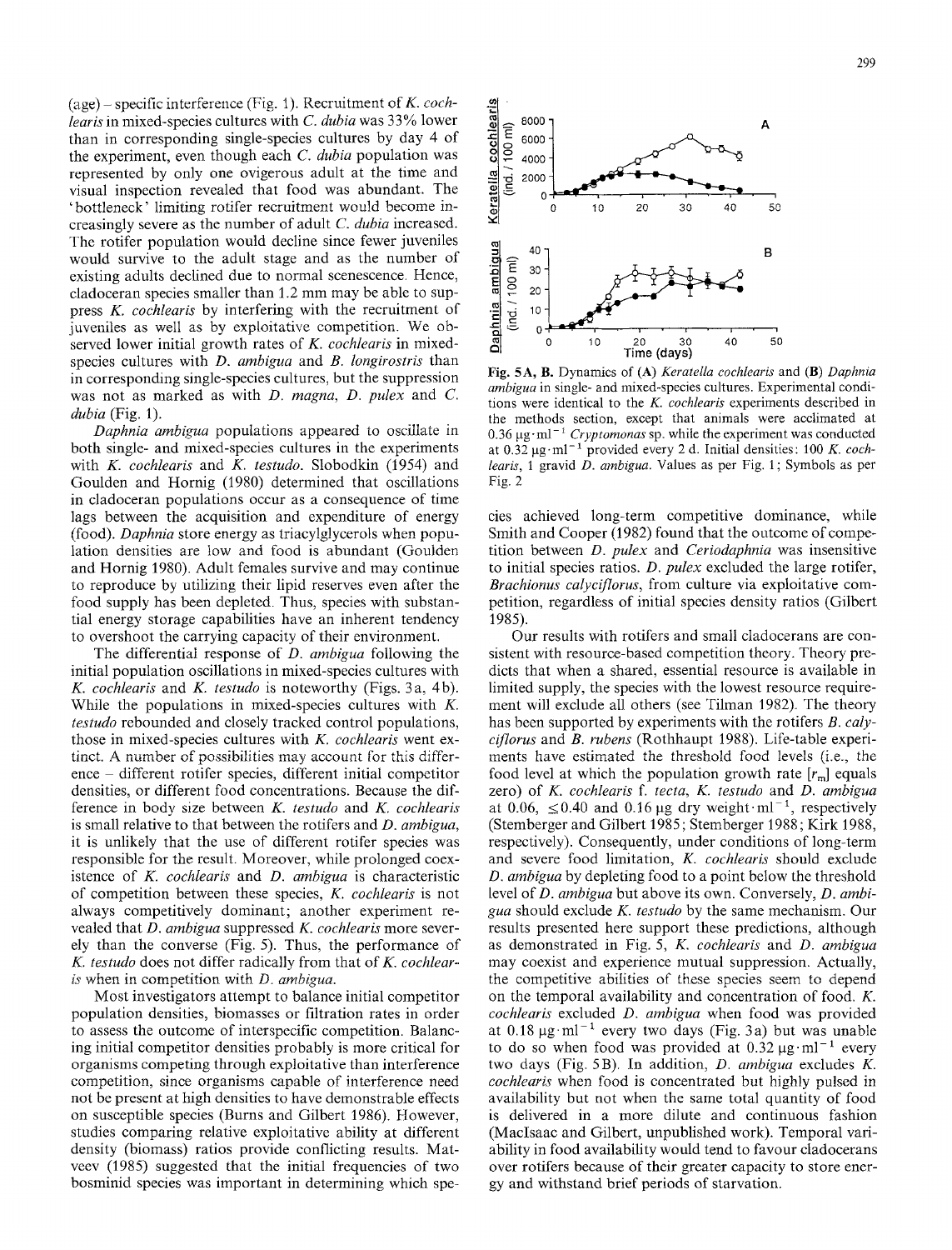Food concentration may be critical in affecting competition among other zooplankton taxa. In general, large species appear to be favoured when food is abundant, while small species dominate when food is sparse. As evidence, Tessier and Goulden (1987) determined that the weightspecific growth rates of *D. magna* and *D. pulex* were greater than that of *C. reticulata* when food was plentiful, but lower when food was limited. Romanovsky and Feniova (1985) described a competitive reversal between *D. pulex* and C. *reticulata* mediated by food levels, with *D. pulex* winning at high but not low levels. Similarly, *D. magna* dominated in mixed-species cultures with *D. pulex* and *D. longispina*  when food was abundant, but was suppressed by them under low food conditions (Bengtsson 1987). Tillmann and Lampert (1984) obtained similar results with *D. magna* and the smaller species *D. pulicaria* and *D. longispina.* Finally, Goulden et al. (1982) observed that under high food conditions, *D. magna* dominated in cultures with *D. galeata mendotae,* while *D. galeata mendotae* in turn dominated over *B. longirostris.* However, the latter result was reversed under low food conditions. Thus, there is strong evidence that the competitive performance of rotifers and cladocerans is sensitive to both cladoceran body size and food concentration.

Lastly, caution must be applied in interpreting the results of competition experiments with species capable of induced morphological changes. While we began all our *Keratella cochlearis* experiments using individuals lacking a posterior spine (f. *tecta),* there was a higher incidence of spined morphs (f. *typica)* in mixed- than single-species cultures when the experiments were terminated. While spines would likely render the rotifers less vulnerable to mechanical interference by the cladocerans (Stemberger and Gilbert 1984), they might also affect energy uptake and utilization by the rotifers (Stemberger 1988).

In conclusion, our experiments clearly show that there is a fundamental difference in the ability of rotifers to coexist with large and small cladocerans. The ability of at least three rotifer species to coexist with, suppress, and in one case even outcompete, small cladocerans is of considerable significance regarding our understanding of zooplankton community structure. Although rotifers are much smaller than even small cladocerans, they can be expected to cooccur with them in situations where large cladocerans are rare or absent.

*Acknowledgements.* We thank M. Bean for her skillful and patient laboratory assistance. Comments by C. Folt, K. Kirk, W. Lampert, P. Schulze, W. Sprules and R. Stemberger improved earlier versions of the manuscript. This study was supported by a NSERC (Canada) postgraduate scholarship and a Dartmouth College Cramer graduate fellowship to HJM and by NSF (USA) grants BSR 8415024 and BSR 8717074 to JJG.

### **References**

- Andersson G, Berggren H, Cronberg G, Gelin C (1978) Effects of planktivorous and benthivorous fish on organisms and water chemistry in eutrophic lakes. Hydrobiologia 59:9-15
- Bengtsson J (1987) Competitive dominance among Cladocera: are single factors enough? Hydrobiologia 145:245-250
- Brooks JL, Dodson SI (1965) Predation, body size, and composition of plankton. Science 150 : 28-35
- Burns CW, Gilbert JJ (1986) Effects of daphnid size and density on interference between *Daphnia* and *Keratella cochlearis.* Limnol Oceanogr 31:848-858
- DeMott WR (1983) Seasonal succession in a natural *Daphnia* assemblage. Ecol Monogr 53:321-340
- DeMott WR, Kerfoot WC (1982) Competition among cladocerans: nature of the interaction between *Bosmina* and *Daphnia.*  Ecology 63:1949-1966
- Gilbert JJ (1985) Competition between rotifers and *Daphnia.* Ecology 66:1943-1950
- Gilbert JJ (1988) Suppression of rotifer populations by *Daphnia*: a review of the evidence, the mechanisms, and the effects on zooplankton community structure. Limnol Oceanogr 33:1286-1303
- Gilbert JJ, MacIsaac HJ (1989) The susceptibility of *Keratella cochlearis* to interference from small cladocerans. Freshwater Biol (in press)
- Gilbert JJ, Stemberger RS (1985) Control of *Keratella* populations by interference competition from *Daphnia.* Limnol Oceanogr 30:180-188
- Goulden CE, Hornig LL (1980) Population oscillations and energy reserves in planktonic Cladocera and their consequences to competition. Proc Nat Acad Sci (USA) 77:1716-1720
- Goulden CE, Henry LL, Tessier AJ (1982) Body size, energy reserves, and competitive ability in three species of Cladocera. Ecology 63:1780-1789
- Gurevitch J, Chester ST Jr (1986) Analysis of repeated measures experiments. Ecology 67:251-255
- Hall DJ, Threlkeld ST, Burns CW, Crowley PH (1976) The sizeefficiency hypothesis and the structure of zooplankton communities. Ann Rev Ecol Syst 7:177-208
- Hrbáček J (1962) Species composition and the amount of zooplankton in relation to fish stock. Rozpravy Ceskoslovenske Akademie Ved Rada Matematickych a Prirodnick Ved 72:3-116
- Kerfoot WC, DeMott WR (1985) Interactions among cladocerans : food limitation and exploitative competition. Arch Hydrobiol 21 : 431-451
- Kirk KL (1988) The effect of suspended sediments on planktonic rotifers and cladocerans. Doctoral thesis, Dartmouth College, Hanover, New Hampshire, USA
- Lynch M (1979) Predation, competition, and zooplankton community structure: an experimental study. Limnol Oceanogr 24:253-272
- Matveev V (1985) Competition and population time lags in *Bosmina* (Cladocera, Crustacea). Int Rev Ges Hydrobiol 70 : 491-508
- Neill WE (1984) Regulation of rotifer densities by crustacean zooplankton in an oligotrophic montane lake in British Columbia. Oecologia 61:175-181
- Neill WE (1985) The effects of herbivore competition upon the dynamics of *Chaoborus* predation. Arch Hydrobiol 21:483 491
- Pace ML, Orcutt JD Jr (1981) The relative importance of protozoans, rotifers, and crustaceans in a freshwater zooplankton community. Limnol Oceanogr 26:822-830
- Porter KG, Feig YS, Vetter EF (1983) Morphology, flow regimes, and filtering rates of *Daphnia, Ceriodaphnia,* and *Bosmina* fed natural bacteria. Oecologia 58:156-163
- Romanovsky YE, Feniova IY (1985) Competition among Cladocera: effect of different levels of food supply. Oikos 44:243-252
- Rothhaup KO (1988) Mechanistic resource competition theory applied to laboratory experiments with zooplankton. Nature 333 : 660-662
- Ruttner-Kolisko A, Malicky G (1988) Succession and abundance of rotifers in Lunzer Untersee as determined by biological interactions and abiotic events. Verh Internat Verein Limnol 23 : 510-515
- SAS (Statistical Analysis System) Institute (1985) User's Guide: Statistics Ed. 5 Cary, North Carolina, USA
- Shapiro J, Forsberg B, Lamarra V, Lindmark G, Lynch M, Smeltzer E, Zoto G (1982) Experiments and experiences in biomanipulation. US Environmental Protection Agency EPA-600/ 3-82-096